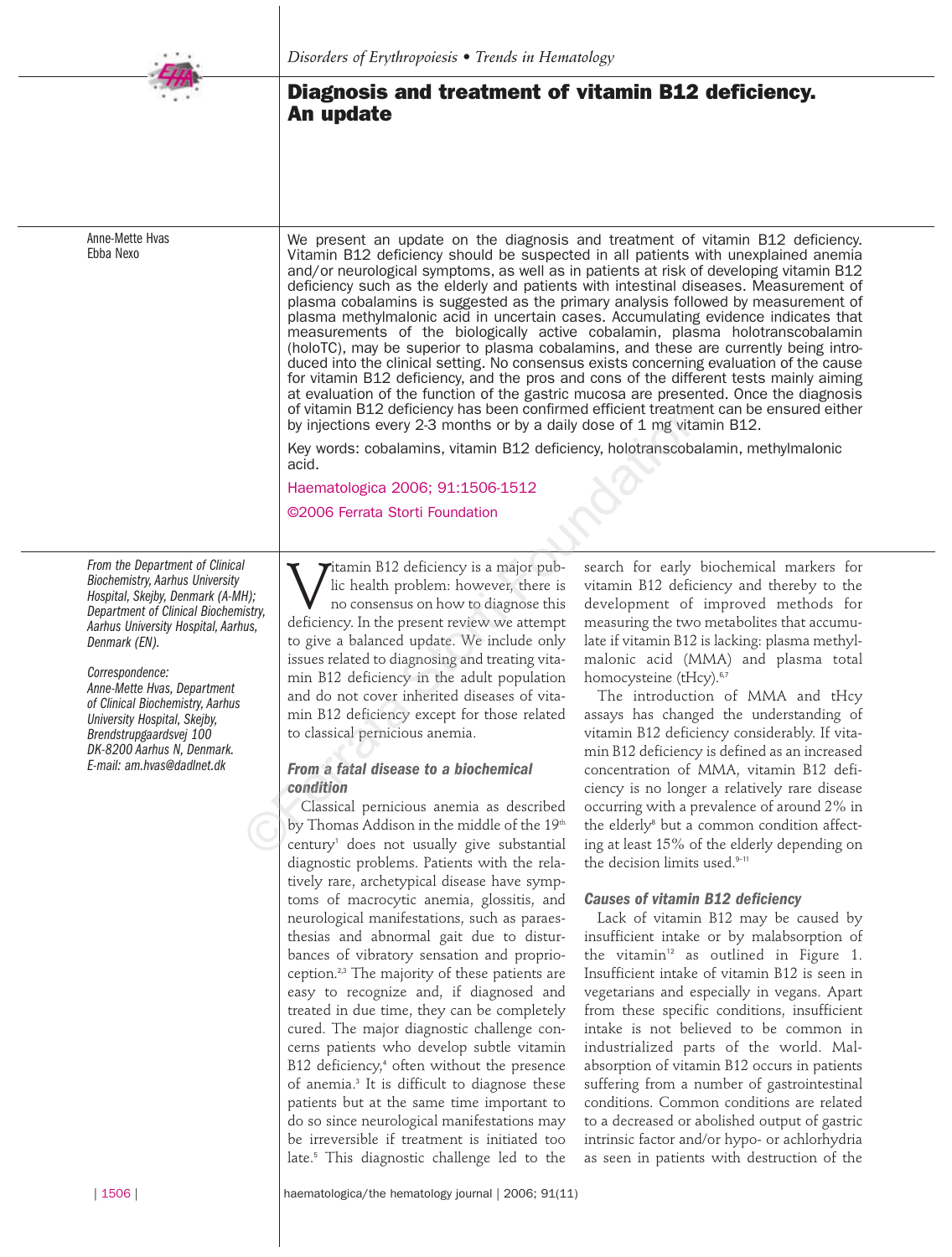

Figure 1. Vitamin B12 absorption, transport in the circulation, and function within the cell. Vitamin B12 is supplied by animal products (Food B12). After ingestion, dietary vitamin B12 enters the stomach bound to animal proteins and is released from the proteins by pepsin and hydrochloric acid. The free vitamin B12 is then bound to haptocorrin (*HC, light blue*) released from the salivary glands. In the small intestine, haptocorrin is degraded by pancreatic enzymes, and vitamin B12 is transferred to intrinsic factor (*IF, green*), a protein synthesized in the gastric parietal cell and secreted into the gastric juice. The IF-vitamin B12 complex is internalized in the distal<br>part of the small intestine by the IF- vitamin B12 receptor-complex cubilin-amnion Subsequently, only vitamin B12 enters the systemic circulation. Approximately 1% of the ingested vitamin B12 is believed to be taken up by passive diffusion in its free form, $^{\rm 12}$  a fact that explains why vitamin B12 deficiency can be treated by a large dose of oral vitamin B12. *In the circulation*, vitamin B12 is bound to two proteins, transcobalamin (*TC, yellow*) and haptocorrin (*HC, dark blue*). Vitamin B12 attached to transcobalamin is referred to as holotranscobalamin (holoTC). HoloTC represents the biologically active fraction that is delivered to all tissues of the body,<sup>66,67</sup> whereas the function of hapotocorrin is unknown. After cellular uptake of holoTC, transcobalamin is degraded,<sup>67</sup> and vitamin B12 functions as a co-enzyme for two enzymatic reactions: the conversion of methylmalonyl-CoA (MMA-CoA) to succinyl-CoA (Suc-CoA), and the conversion of homocysteine (Hcy) to methionine, which is accompanied, in the same enzymatic reaction, by the conversion of methyltetrahydrofolate (mTHF) to tetrahydrofolate (THF). Because THF is needed for normal DNA synthesis, vitamin B12 deficiency results in impaired synthesis of DNA. **IIeal epithelial cell**<br> **Resistent**, dietary vitamin B12 entertained the control of the control of control of a storting in the cell. Vitamin B12 is set in some that witamin B12 enters the storting in the storting protec

gastric mucosa caused either by an autoimmune mechanism or by gastric atrophy. Importantly, a recent study suggests that in these cases vitamin B12 deficiency may be preceded by iron deficiency. <sup>13</sup> Achlorhydria hampers the extraction of vitamin B12 from protein food sources, and since intrinsic factor is needed for the intestinal internalization of vitamin B12, lack of this protein results in impaired vitamin B12 uptake. The prevalence of gastric atrophy increases with age, 14,15 which may well explain why malabsorption of vitamin B12 becomes more frequent with age. Malabsorption also occurs in pancreatic insufficiency because of lack of the enzymes needed to liberate vitamin B12 from haptocorrin, the protein that initially binds ingested vitamin B12. <sup>12</sup> Other reasons for malabsorption include gastric or ileal resection and disorders of the small intestine such as celiac disease, Crohn's disease, and ileitis. 12 Finally, long-term use of proton pump inhibitors, 16,17 histamine (H2) receptor antagonists,<sup>18</sup> or biguanides<sup>19</sup> may lead to reduced absorption of vitamin B12 and, possibly, vitamin B12 deficiency. 20

#### *When should vitamin B12 deficiency be suspected?*

Vitamin B12 deficiency should be suspected in all patients with unexplained anemia, unexplained neu-

ropsychiatric symptoms, and/or gastrointestinal manifestations, including sore tongue, anorexia, and diarrhea. Special attention should be paid to patients at risk of developing vitamin B12 deficiency. This includes mainly elderly people because of their high prevalence of atrophic gastritis, 14,15 vegetarians and vegans, and patients with intestinal diseases. Other groups may be considered at risk, including patients with autoimmune disorders such as Graves' disease, thyroiditis, and vitiligo as well as patients receiving proton pump inhibitors, histamine receptor antagonists, or biguanides for prolonged periods.

The question of screening for vitamin B12 deficiency is under debate. The rationale for screening is the possibility of detecting cases of subtle vitamin B12 deficiency, defined as a state with increased metabolites in patients without anemia. <sup>21</sup> We hesitate to recommend such screening since we do not find the specificity of the current tests sufficiently high for this purpose as several factors other than vitamin B12 deficiency may affect the results of the laboratory tests used for diagnosing vitamin B12 deficiency (Table 1). If some of the current tests were used for screening this would result in large-scale over-diagnosis and, in accordance with Carmel, <sup>22</sup> we do not find this justified as subtle vitamin B12 deficiency is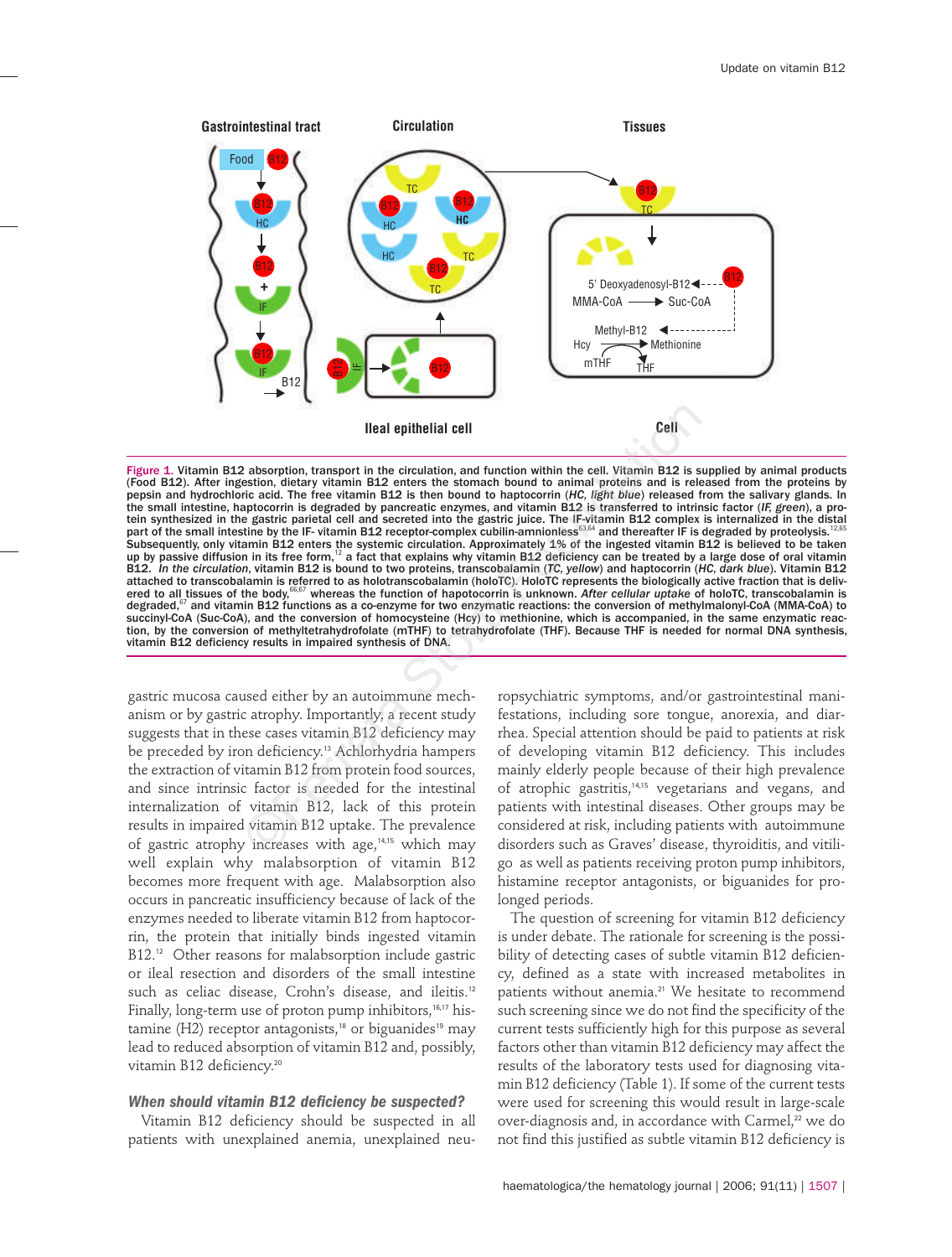| Test, plasma                                                                                                                                                                                                                          | Rationale and advantage                                                                                                                                     | Disadvantage                                                                                                                                                                                                                                                                                                                                  |                                                                                                                                                                                                                                                                                                                                                                                                                                                                                              |  |
|---------------------------------------------------------------------------------------------------------------------------------------------------------------------------------------------------------------------------------------|-------------------------------------------------------------------------------------------------------------------------------------------------------------|-----------------------------------------------------------------------------------------------------------------------------------------------------------------------------------------------------------------------------------------------------------------------------------------------------------------------------------------------|----------------------------------------------------------------------------------------------------------------------------------------------------------------------------------------------------------------------------------------------------------------------------------------------------------------------------------------------------------------------------------------------------------------------------------------------------------------------------------------------|--|
| Cobalamins                                                                                                                                                                                                                            | Decreases in vitamin B12 Variation in reference<br>deficiency<br>Easily accessible<br>Cheap                                                                 | interval due to different<br>methods<br>Sensitivity and specificity<br>debatable<br>False positive if haptocorrin<br>is reduced<br>False negative if haptocorrin is<br>increased (e.g. in chronic<br>myeloid leukemia)                                                                                                                        | >250 pmol/L<br>125-250 pmol/L<br>Not B12 deficient<br>Gray area<br>MMA<br>reference interval:<br>0.08-0.28 µmol/L<br><0.29 µmol/L<br>Gray area: 0.29-0.75 µmol/<br>Not B12 deficient<br>Repeat after 1 year                                                                                                                                                                                                                                                                                  |  |
| Methylmalonic<br>acid                                                                                                                                                                                                                 | Increases in vitamin B12<br>deficiency<br><b>High sensitivity</b>                                                                                           | Not asily accessible<br>Expensive<br>Specificity debatable:<br>False positive with reduced                                                                                                                                                                                                                                                    | <sup>*</sup> Reference interval suggested by the manufacturer<br>Figure 2. How to diagnose vitamin B12 de<br>shows a strategy for diagnosing vitamin B1<br>analysis of plasma cobalamins and plasn<br>(MMA).<br>extensively discussed (Table 1) <sup>27-29</sup><br>specificity is considered rather low e<br>tHcy. The major limitation concern<br>markers is that tHcy also increase<br>folate deficiency, and for MMA the<br>assay, the high cost, and often a slo<br>may be problematic. |  |
| Total<br>homocysteine                                                                                                                                                                                                                 | Increases in vitamin<br>B <sub>12</sub> deficiency<br>High sensitivity<br>Holotranscobalamin Decreases in vitamin B12 Specificity needs to be<br>deficiency | renal function<br>Special procedure for sample<br>handling is required<br>Low specificity:<br>Influenced by life style factors<br>(smoking, alcohol intake,<br>coffee comsumption)<br>False positive in folate deficiency<br>False positive in vitamin B6<br>deficiency<br>False positive with reduced renal<br>function<br>further clarified |                                                                                                                                                                                                                                                                                                                                                                                                                                                                                              |  |
|                                                                                                                                                                                                                                       | Expected to have high<br>sensitivity                                                                                                                        |                                                                                                                                                                                                                                                                                                                                               | Because of the limitations involve<br>metabolites for diagnosing vitamin B<br>has been a continuous search for<br>markers. From a theoretical point of                                                                                                                                                                                                                                                                                                                                       |  |
| not a severe clinical problem and the benefit of treat-<br>ment in these patients is still debatable.                                                                                                                                 |                                                                                                                                                             |                                                                                                                                                                                                                                                                                                                                               | of the amount of cobalamin avail<br>which is cobalamins attached t<br>(holoTC), would be a sensitive mai                                                                                                                                                                                                                                                                                                                                                                                     |  |
| Laboratory tests used for diagnosing vitamin B12<br>deficiency<br>We present a summary of the pros and cons regarding<br>the use of the current biochemical markers of vitamin<br>B12 deficiency and describe a feasible approach for |                                                                                                                                                             |                                                                                                                                                                                                                                                                                                                                               | able methods for measuring holoT<br>duced, <sup>30,31</sup> and several studies evaluat<br>formance of holoTC measurement<br>that holoTC is an early marker of vi<br>cy. However, it is still debatable ho                                                                                                                                                                                                                                                                                   |  |

Table 1. Pros and cons of laboratory tests used to diagnose vitamin B12 deficiency.

# *Laboratory tests used for diagnosing vitamin B12 deficiency*

We present a summary of the pros and cons regarding the use of the current biochemical markers of vitamin B12 deficiency and describe a feasible approach for diagnosing this vitamin deficiency.

Measurements of plasma cobalamins have been used worldwide since the 1950s. Despite limited specificity (Table 1) and controversy about their sensitivity, <sup>23</sup> these measurements are still the standard investigation for vitamin B12 deficiency. <sup>24</sup> Patients with plasma cobalamin concentrations well below the reference interval are generally considered to have B12 deficiency. 24

The two metabolic markers MMA and tHcy are generally considered more sensitive indicators of vitamin B12 status than are plasma cobalamin levels; 23,25 however, Solomon recently reported that normal plasma cobalamin levels as well as normal MMA and tHcy levels were found in patients with clinical signs of vitamin B12 deficiency improving after treatment with the vitamin. <sup>26</sup> The specificity of the metabolic markers has been





extensively discussed (Table 1) 27-29 and in general the specificity is considered rather low especially as regards tHcy. The major limitation concerning the metabolic markers is that tHcy also increases in patients with folate deficiency, and for MMA the complexity of the assay, the high cost, and often a slow turnaround time may be problematic.

Because of the limitations involved in the use of the metabolites for diagnosing vitamin B12 deficiency, there has been a continuous search for new biochemical markers. From a theoretical point of view, measurement of the amount of cobalamin available for the cells, which is cobalamins attached to transcobalamin (holoTC), would be a sensitive marker. Recently, suitable methods for measuring holoTC have been introduced, 30,31 and several studies evaluating the clinical performance of holoTC measurements<sup>24,32-35</sup> have shown that holoTC is an early marker of vitamin B12 deficiency. However, it is still debatable how much additional diagnostic value the measurement of holoTC provides beyond the already existing tests. <sup>32</sup> Further studies are also needed in order to decide whether holoTC can be used alone or should be used in combination with one of the other vitamin B12 markers.

Until the clinical usefulness of holoTC has been settled, we recommend the strategy shown in Figure 2. In this strategy the initial analysis consists in measuring plasma cobalamins. A plasma cobalamin level 25% lower than the bottom reference interval suggested by the manufacturer of the assay is considered to confirm the suspicion of vitamin B12 deficiency (<125 pmol/L if the lower limit of the reference interval is 156 pmol/L). If plasma cobalamin levels are in the gray area, an MMA assay is required, and based on the MMA levels and clinical signs, vitamin B12 deficiency can be confirmed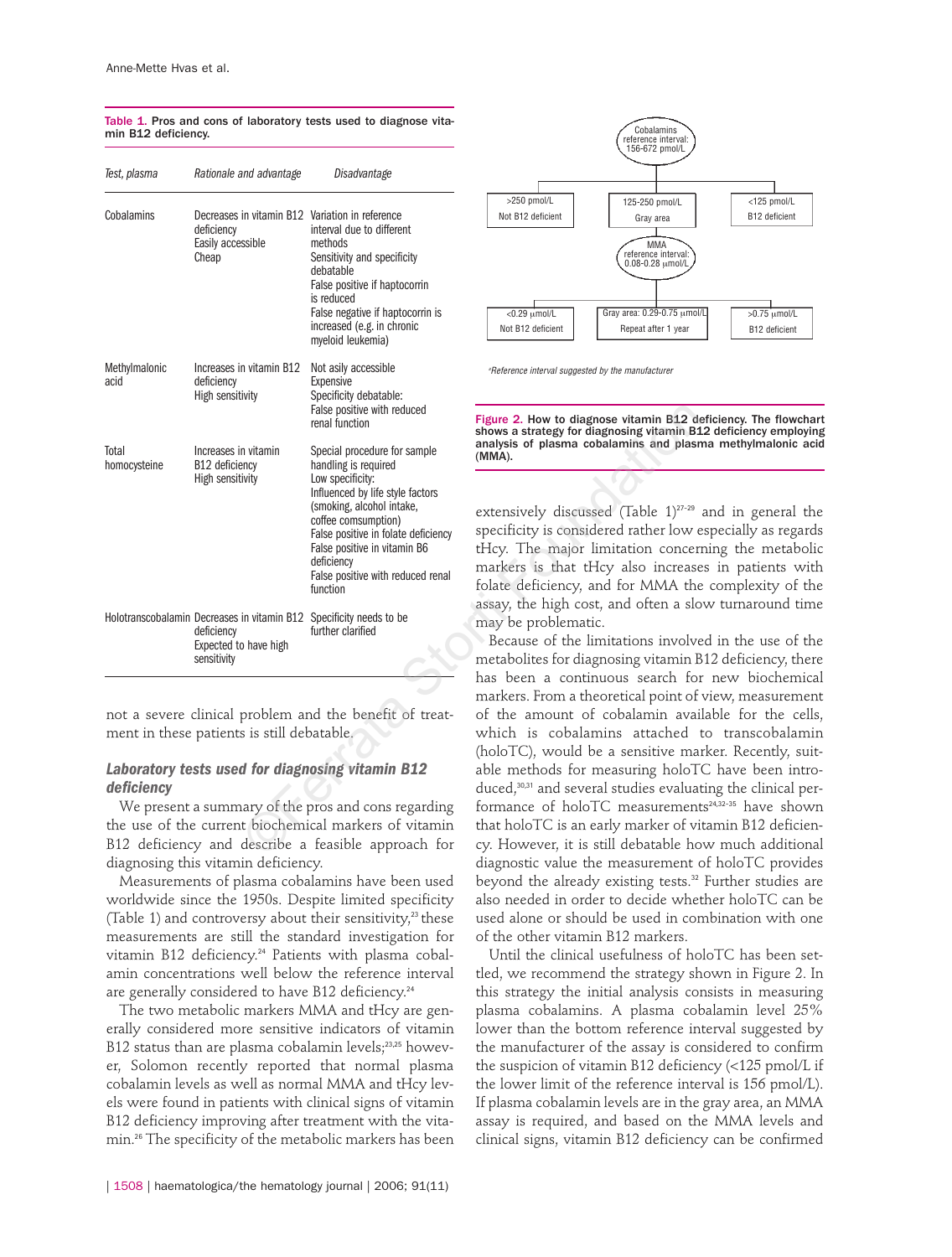| Test                               | Rationale and advantage                                                                                                                                                                                                                                                                                                                                                                                                                                                                                                                                                                                                                            |  | Disadvantage                                                                                                                                                                                                                                                                                                                                                                                                                                                                                                                                                                                                                                          |
|------------------------------------|----------------------------------------------------------------------------------------------------------------------------------------------------------------------------------------------------------------------------------------------------------------------------------------------------------------------------------------------------------------------------------------------------------------------------------------------------------------------------------------------------------------------------------------------------------------------------------------------------------------------------------------------------|--|-------------------------------------------------------------------------------------------------------------------------------------------------------------------------------------------------------------------------------------------------------------------------------------------------------------------------------------------------------------------------------------------------------------------------------------------------------------------------------------------------------------------------------------------------------------------------------------------------------------------------------------------------------|
| $IF1$ antibodies                   | Pathognomic for pernicious anemia<br>High specificity is $\sim 100\%$                                                                                                                                                                                                                                                                                                                                                                                                                                                                                                                                                                              |  | Relatively low sensitivity $\sim 70\%$<br>Methodologic diversity                                                                                                                                                                                                                                                                                                                                                                                                                                                                                                                                                                                      |
| Pepsinogen                         | Mirrors gastric function; increases in gastric atrophy<br>High sensitivity                                                                                                                                                                                                                                                                                                                                                                                                                                                                                                                                                                         |  | Low specificity                                                                                                                                                                                                                                                                                                                                                                                                                                                                                                                                                                                                                                       |
| Gastrin                            | Mirrors gastric function; increases in gastric atrophy<br>Relatively high sensitivity                                                                                                                                                                                                                                                                                                                                                                                                                                                                                                                                                              |  | Fasting sample needed<br>Low specificity                                                                                                                                                                                                                                                                                                                                                                                                                                                                                                                                                                                                              |
| Parietal cell antibodies           | May be present in pernicious anemia                                                                                                                                                                                                                                                                                                                                                                                                                                                                                                                                                                                                                |  | Very low specificity                                                                                                                                                                                                                                                                                                                                                                                                                                                                                                                                                                                                                                  |
| Schilling's test                   | Considered to be the gold standard as a functional test of vitamin<br>B12 absorption; measures absorption of free (I) or IF bound (II)<br>vitamin B12 by measurement of the amount of labeled vitamin<br>B12 excreted in the urine<br>High specificity if lack of IF is the cause of reduced vitamin<br>B12 absorption                                                                                                                                                                                                                                                                                                                             |  | Requires administration of radioactive vitamin B12<br>Requires collection of 24 h urine<br>Requires use of IF<br>False positive with reduced renal function<br>Decreasing availability                                                                                                                                                                                                                                                                                                                                                                                                                                                                |
| CobaSorb                           | Functional test of vitamin B12 absorption;<br>Measures absorption of free or IF-bound vitamin B12<br>by measuring the increase in holotranscobalamin and<br>thus whether IF can correct a reduced vitamin B12 absorption<br>Expected to have a high specificity if lack of IF is the<br>cause of reduced vitamin B12 absorption                                                                                                                                                                                                                                                                                                                    |  | Requires availability of the holotranscobalamin assay<br>Needs further evaluation before introduction into routine<br>clinical practice                                                                                                                                                                                                                                                                                                                                                                                                                                                                                                               |
| <sup>1</sup> IF: intrinsic factor. |                                                                                                                                                                                                                                                                                                                                                                                                                                                                                                                                                                                                                                                    |  |                                                                                                                                                                                                                                                                                                                                                                                                                                                                                                                                                                                                                                                       |
|                                    |                                                                                                                                                                                                                                                                                                                                                                                                                                                                                                                                                                                                                                                    |  |                                                                                                                                                                                                                                                                                                                                                                                                                                                                                                                                                                                                                                                       |
|                                    | or ruled out. If the level of MMA is also in the gray area,<br>we advise repeating measurements of plasma cobal-<br>amins and possibly MMA a year later unless obvious<br>clinical signs indicate vitamin B12 deficiency and there-<br>by the need for treatment. This strategy involves two<br>important points. In the first place the gray area for<br>MMA concentrations is wide, meaning that the level of<br>MMA has to be quite high (>0.75 µmol/L) before it is<br>diagnostic of vitamin B12 deficiency. This point is sup-<br>ported by a previous, randomized placebo controlled<br>study in which only limited clinical improvement was |  | aimed mainly at evaluating the function of the gastric<br>mucosa have been developed over the years (Table 2),<br>but none of them has been optimally standardized nor<br>has any unified recommendation concerning their use<br>been agreed upon. In the following, we present our<br>view concerning the panel of examinations to consider<br>once the diagnosis of vitamin B12 deficiency has been<br>made. We recommend no further laboratory tests if a<br>thorough history reveals dietary insufficiency (vegetari-<br>ans or vegans), or gastric or ileal resection. Also in elder-<br>ly patients, in whom the diagnosis of vitamin B12 defi- |

Table 2. Tests employed to investigate the cause of vitamin B12 deficiency.

or ruled out. If the level of MMA is also in the gray area, we advise repeating measurements of plasma cobalamins and possibly MMA a year later unless obvious clinical signs indicate vitamin B12 deficiency and thereby the need for treatment. This strategy involves two important points. In the first place the gray area for MMA concentrations is wide, meaning that the level of MMA has to be quite high  $(>0.75 \text{ \mu mol/L})$  before it is diagnostic of vitamin B12 deficiency. This point is supported by a previous, randomized placebo controlled study in which only limited clinical improvement was found after vitamin B12 treatment in patients with a moderately elevated MMA. 36,37 Secondly, the advice to wait a year before re-examining patients with an MMA concentration within the gray area – unless clinical signs are present – is based on the finding that in general a moderately increased MMA did not increase further during 1 to 4 years in patients not given vitamin B12. 38 Obviously, re-testing should be performed earlier if clinical signs appear. Abnormal blood hemoglobin concentration and erythrocyte mean cell volume support the suspicion of pernicious anemia, but normal levels do not rule out the presence of vitamin B12 deficiency.

## *Finding the cause of vitamin B12 deficiency*

Once diagnosed, the next challenge is to find the cause of the vitamin B12 deficiency. Numerous tests aimed mainly at evaluating the function of the gastric mucosa have been developed over the years (Table 2), but none of them has been optimally standardized nor has any unified recommendation concerning their use been agreed upon. In the following, we present our view concerning the panel of examinations to consider once the diagnosis of vitamin B12 deficiency has been made. We recommend no further laboratory tests if a thorough history reveals dietary insufficiency (vegetarians or vegans), or gastric or ileal resection. Also in elderly patients, in whom the diagnosis of vitamin B12 deficiency is obvious according to the clinical findings and first line laboratory tests, we consider it debatable as to whether further tests need to be performed before treatment.

In all other patients we recommend further testing in order to clarify the cause of the vitamin B12 deficiency, and especially to establish whether the patient has classical pernicious anemia (Table 2). The presence of antibodies to intrinsic factor is pathognomonic for pernicious anemia: however, only about 70% of patients with pernicious anemia have these antibodies. 39 Determination of pepsinogen (pepsinogen I and pepsinogen I-pepsinogen II ratio) is a highly sensitive test, <sup>39</sup> but it is not specific. 40,41 Increased levels of plasma gastrin are suggestive but this test is not specific either. 42 Measurement of plasma parietal cell antibodies is diag-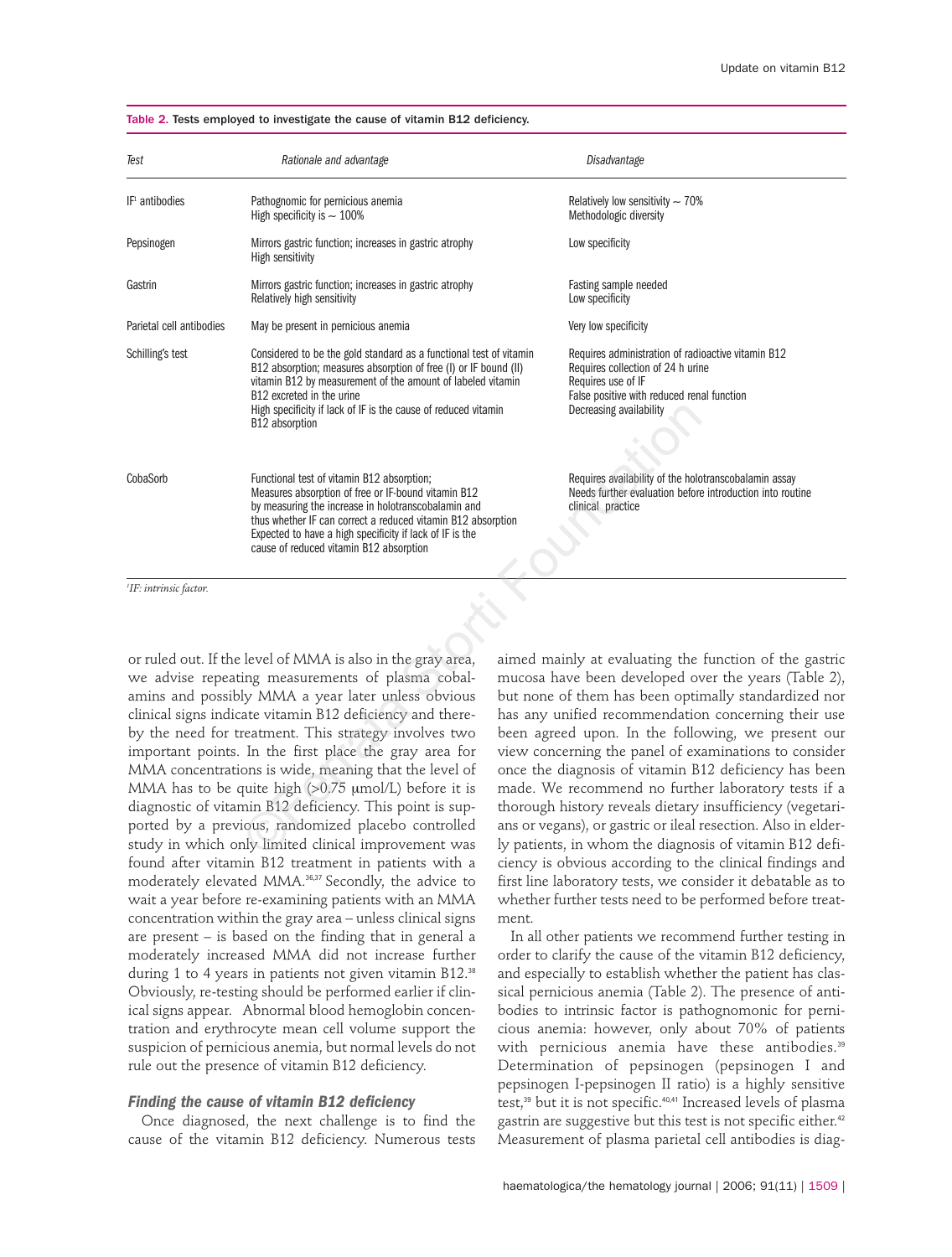nostically unreliable because of the low specificity. <sup>39</sup> All in all measurement of intrinsic factor antibodies, pepsinogen, and gastrin are considered useful for evaluating the cause of vitamin B12 deficiency, 39,43 but so far no firm recommendation concerning the use of these test can be offered.

For years, Shilling's test, in which labeled vitamin B12 is administered orally alone (Shilling's test I) or together with intrinsic factor (Shilling's test II), has been used to investigate whether lack of the vitamin is caused by lack of intrinsic factor, <sup>44</sup> and this test has been considered the gold standard for investigating vitamin B12 absorption. Shilling's test is, however, no longer readily available due to increasing difficulties in obtaining labeled vitamin B12 and intrinsic factor; the native human intrinsic factor for Shilling's test II is no longer available and substitutes such as hog intrinsic factor are difficult to obtain and only sparingly used because of safety concerns.

Because of the difficulties with Shilling's test, we recently proposed an alternative approach to measuring vitamin B12 absorption, named CobaSorb. 45,46 In CobaSorb an oral dose of non-radioactive vitamin B12 is administered, and active vitamin B12 absorption is reflected by an increase in holoTC, as demonstrated in healthy individuals. 45,46 No absorption, reflected as unchanged levels of holoTC, was observed in patients with Imerslund Grasbecks syndrome or inherited lack of intrinsic factor. <sup>46</sup> So far, CobaSorb has only been evaluated in a few patients with acquired vitamin B12 deficiency. 45,47

Another theoretically feasible vitamin B12 absorption test was recently described by Carkett *et al*. <sup>48</sup> In this absorption test acceleration mass spectrometry is used to assess the absorption and kinetics of carbon-14 labeled vitamin B12. So far, this test has only been reported for one healthy human. 48

Since patients with pernicious anemia have an increased risk of developing gastric cancer most experts recommend endoscopic screening for gastric malignancy about every 5 years in young patients with this disorder. 49,50

Examination of the bone marrow is no longer a standard procedure when evaluating patients with vitamin B12 deficiency. In our opinion this should only be done if there is a need to rule out malignancy.

## *How and when to treat vitamin B12 deficiency*

As outlined above it is not always easy to decide whether a patient suffers from vitamin B12 deficiency or not. In the following we first discuss treatment strategies in patients for whom a firm diagnosis has been established and then we present some reflections concerning what to do if the diagnosis of vitamin B12 deficiency is uncertain. Patients with vitamin B12 deficiency despite a normal absorption, such as vegetarians and vegans, only need a daily supplement in the form of a

vitamin pill containing at least 6 µg of vitamin B12. 51 Patients with an irreversible cause of vitamin B12 deficiency are destined to lifelong treatment with a pharmacological dose of vitamin B12. Planning the strategy for treatment involves a decision on dose, route, and form of vitamin B12 to be employed as well as determination of the need for continuous follow-up.

Different forms of vitamin B12 can be used, including cyano,- hydroxy,- and methylcobalamin. Cyanocobalamin is the only form available in the USA. Hydroxycobalamin may have advantages due to a slower metabolism: 12,52 however, the depot preparation of cyanocobalamin (cyanocobalamin-tannin complex suspended in a sesame oil- aluminium monostearate gel) is metabolised even slower than hydroxycobalamin. 53,54 The co-enzyme form, methylcobalamin, is the preferred form in Japan, <sup>12</sup> but to our knowledge there is no evidence proving its superiority.

In most countries vitamin B12 is still given by intramuscular injection in the form of cyanocobalamin or hydroxycobalamin. <sup>55</sup> However, traditions concerning both dose and administration vary considerably. In the USA the usual treatment regime is injections with a daily dose of 1000 µg cyanocobalamin for the first week followed by weekly injections for the next month and after that monthly injections. <sup>56</sup> In Denmark, the recommended practice is to inject 1000 µg of the depot preparation of cyanocobalamin weekly for 4 weeks and thereafter every third month<sup>53,54</sup> or hydroxycobalamin every second month. For some, still unknown, reason some patients require maintenance treatment at even shorter intervals even when the depot preparation of cyanocobalamin is used. 57 Extrained Manuson and the context of the context and the singular context and the storic storic decays of safety concerns.<br>
The thristic factor are difficult to obtain form in Japan,<sup>12</sup> but to our knowled<br>
ed because of

Some prefer to use oral vitamin B12, a route of treatment that accounted for more than 70% of the total vitamin B12 prescribed in Sweden in 2000. <sup>55</sup> Several studies report that a daily oral dose of at least 1000 µg of vitamin B12 is sufficient to maintain a normal vitamin B12 status<sup>58-</sup> <sup>61</sup> in patients with hematologic manifestations. However, the effect of oral vitamin B12 treatment in patients presenting with severe neurologic manifestations has not yet been adequately addressed. <sup>62</sup> Until this has been done, parenteral vitamin B12 treatment is still to be recommended for such patients.

When initiating treatment with vitamin B12, some points should be emphasized mainly as regards patients presenting with anemia. Once vitamin B12 has been administered, the increase in red cell production will increase the demand on iron stores and, therefore, it is important to monitor – and correct – any signs of iron deficiency. <sup>12</sup> Secondly, a folate deficiency may be unmasked as demonstrated by a drop in plasma folate after initiation of vitamin B12 treatment. 12

There is no consensus concerning the need for continuous monitoring of the treatment effect once vitamin B12 treatment has been initiated. We recommend clinical eval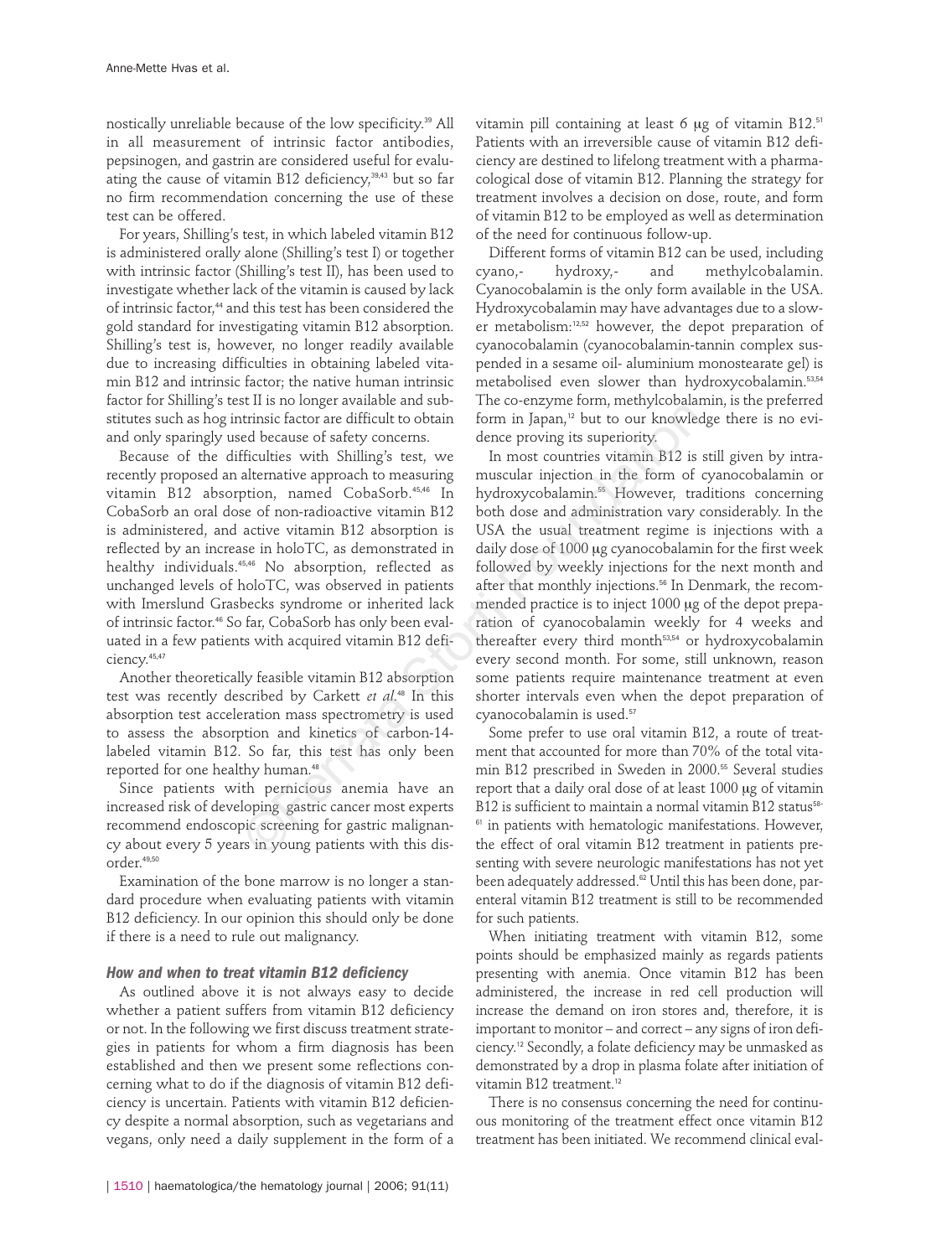uation of the treatment response. In patients with anemia due to vitamin B12 deficiency, we recommend hematologic monitoring (reticulocytes after 1 week and hemoglobin after 1 to 2 months), but apart from that, biochemical control is, in our opinion, not needed in patients receiving parenteral treatment. In patients given oral vitamin B12 plasma cobalamins, MMA or tHcy should be monitored if poor compliance is suspected.

A major challenge is to decide whether to treat or not patients whose clinical symptoms and laboratory test results are conflicting. In patients with severe signs of vitamin B12 deficiency we believe treatment should be given independently of the laboratory results, a point supported by the study of Solomon. <sup>26</sup> In patients with non-specific symptoms in combination with borderline results for plasma cobalamins and MMA one may choose to monitor the effect of vitamin B12 treatment, and then continue treatment provided a clinical improvement is evident. As described above and in Figure 2, one may also choose to

## **References**

- 1. Addison T. Cerebral manifestations of Addisonian pernicious anemia. Lancet 1960;2:458-9.
- 2. Stabler SP, Allen RH, Savage DG, Lindenbaum J. Clinical spectrum and diagnosis of cobalamin deficiency. Blood 1990;76:871-81.
- 3. Lindenbaum J, Healton EB, Savage DG, Brust JC, Garrett TJ, Podell ER, et al. Neuropsychiatric disorders caused by cobalamin deficiency in the absence of anemia or macrocytosis. N Engl J Med 1988;318:1720-8.
- 4. Carmel R, Sinow RM, Karnaze DS. Atypical cobalamin deficiency. Subtle biochemical evidence of deficiency is commonly demonstrable in patients without megaloblastic anemia and is often associated with protein-bound cobalamin malabsorption. J Lab Clin Med 1987;109:454-63.
- 5. Beck WS. Neuropsychiatric consequences of cobalamin deficiency. Adv Intern Med 1991;36:33-56.
- 6. Stabler SP, Marcell PD, Podell ER, Allen RH, Lindenbaum J. Assay of methylmalonic acid in the serum of patients with cobalamin deficiency using capillary gas chromatography-mass spectrometry. J Clin Invest 1986;77:1606- 12.
- 7. Stabler SP, Marcell PD, Podell ER, Allen RH, Savage DG, Lindenbaum J. Elevation of total homocysteine in the serum of patients with cobalamin or folate deficiency detected by capillary gas chromatography-mass spectrometry. J Clin Invest 1988;81:466-74.
- 8. Nilsson-Ehle H, Landahl S, Lindstedt G, Netterblad L, Stockbruegger R, Westin J, et al. Low serum cobalamin levels in a population study of 70- and 75-year-old subjects. Gastrointestinal causes and hematological effects. Dig Dis Sci 1989;34:716-23.
- 9. Lindenbaum J, Rosenberg IH, Wilson PW, Stabler SP, Allen RH. Prevalence of cobalamin deficiency in the

re-examine the patient within a year or upon development of further symptoms.

An important direction for future research will be to clarify who, from among the group of patients with subtle vitamin B12 deficiency, would possibly benefit from treatment with vitamin B12. We believe that a large doubleblinded intervention study is required in order to answer this question. Such a study would be of great importance both in order to clarify the need for active intervention and also in order to delineate a diagnostic strategy allowing identification of those in need of treatment.

*Both authors have contributed equally in writing the paper. Disclosures: Ebba Nexo is one of a group of researchers who holds patents for the production and use of recombinant human intrinsic factor produced in plants. Based on these patents the researchers together with investors established the firm Cobento A/S. A-MH has acted as a consultant for Cobento A/S. Other authors declare that they have no potential conflicts of interest.*

*Manuscript received April 27, 2006. Accepted August 25, 2006.*

Framingham elderly population. Am J Clin Nutr 1994;60:2-11.

- 10. Pennypacker LC, Allen RH, Kelly JP, Matthews LM, Grigsby J, Kaye K, et al. High prevalence of cobalamin deficiency in elderly outpatients. J Am Geriatr Soc 1992;40:1197-204.
- 11 van Asselt DZ, Blom HJ, Zuiderent R, Wevers RA, Jakobs C, van den Broek WJ, et al. Clinical significance of low cobalamin levels in older hospital patients. Neth J Med 2000;57:41-9.
- 12. Chanarin I. The Megaloblastic Anaemias. 3rd ed; London: Blackwell Scientific Publications. 1990.
- 13. Hershko C, Ronson A, Souroujon M, Maschler I, Heyd J, Patz J. Variable hematologic presentation of autoimmune gastritis: age-related progression from iron deficiency to cobalamin depletion. Blood 2006;107:1673-9. Framino the state of the matrix of the matrix of the matrix of the and the continue tract. AS A-MH has acted as a consultar chiral dimprovement is evident. As *allowed date that they have no potential* diminal efficing 2,
	- 14. Carmel R. Cobalamin, the stomach, and aging. Am J Clin Nutr 1997;66: 750-9.
	- 15. Selhub J, Bagley LC, Miller J, Rosenberg IH. B vitamins, homocysteine and neurocognitive function in the elderly. Am J Clin Nutr 2000;71: 614S-20S.
	- 16. Marcuard SP, Albernaz L, Khazanie PG. Omeprazole therapy causes malabsorption of cyanocobalamin (vitamin B12). Ann Intern Med 1994;120: 211-5.
	- 17. Koop H, Bachem MG. Serum iron, ferritin, and vitamin B-12 during prolonged omeprazole therapy. J Clin Gastroenterol 1992;14:288-92.
	- 18. Andres E, Noel E, Abdelghani MB. Vitamin B(12) deficiency associated with chronic acid suppression therapy. Ann Pharmacother 2003;37:1730.
	- 19. Adams JF, Clark JS, Ireland JT. Malabsorption of vitamin B-12 and intrinsic factor secretion during biguanide therapy. Diabetologia 1983; 24:16-8.
	- 20. Andres E, Noel E, Schlienger JL, Blickle JF. Mild cobalamin deficiency associated with long-term metformin intakereply. J Intern Med 2004;255:302-3.
	- 21. Carmel R. Subtle and atypical cobal-

amin deficiency states. Am J Hematol 1990;34:108-14.

- 22. Carmel R. Current concepts in cobalamin deficiency. Annu Rev Med 2000; 51:357-75.
- 23. Green R. Metabolite assays in cobalamin and folate deficiency. Baillieres Clin Haematol 1995;8:533-66.
- 24. Miller JW, Garrod MG, Rockwood AL, Kushnir MM, Allen LH, Haan MN, et al. Measurement of total vitamin B12 and holotranscobalamin, singly and in combination, in screening for metabolic vitamin B12 deficiency. Clin Chem 2006;52:278-85.
- 25. Allen RH, Stabler SP, Savage DG, Lindenbaum J. Metabolic abnormalities in cobalamin (vitamin B12) and folate deficiency. FASEB J 1993;7:1344- 53.
- 26. Solomon LR. Cobalamin-responsive disorders in the ambulatory care setting: unreliability of cobalamin, methylmalonic acid, and homocysteine testing. Blood 2005;105:978-85.
- 27. Hvas AM, Juul S, Gerdes LU, Nexø E. The marker of cobalamin deficiency, plasma methylmalonic acid, correlates to plasma creatinine. J Intern Med 2000;247:507-12.
- 28. Lindgren A. Elevated serum methylmalonic acid. How much comes from cobalamin deficiency and how much comes from the kidneys? Scand J Clin Lab Invest 2002;62:15-9.
- 29. Refsum H, Smith AD, Ueland PM, Nexo E, Clarke R, McPartlin J, et al. Facts and recommendations about total homocysteine determinations: an expert opinion. Clin Chem 2004;50:3- 32.
- 30. Ulleland M, Eilertsen I, Quadros EV, Rothenberg SP, Fedosov SN, Sundrehagen E, et al. Direct assay for cobalamin bound to transcobalamin (holotranscobalamin) in serum. Clin Chem 2002;48:407-9.
- 31. Nexo E, Christensen AL, Hvas AM, Petersen TE, Fedosov SN. Quantitation of holo-transcobalamin, a marker of vitamin B12 deficiency. Clin Chem